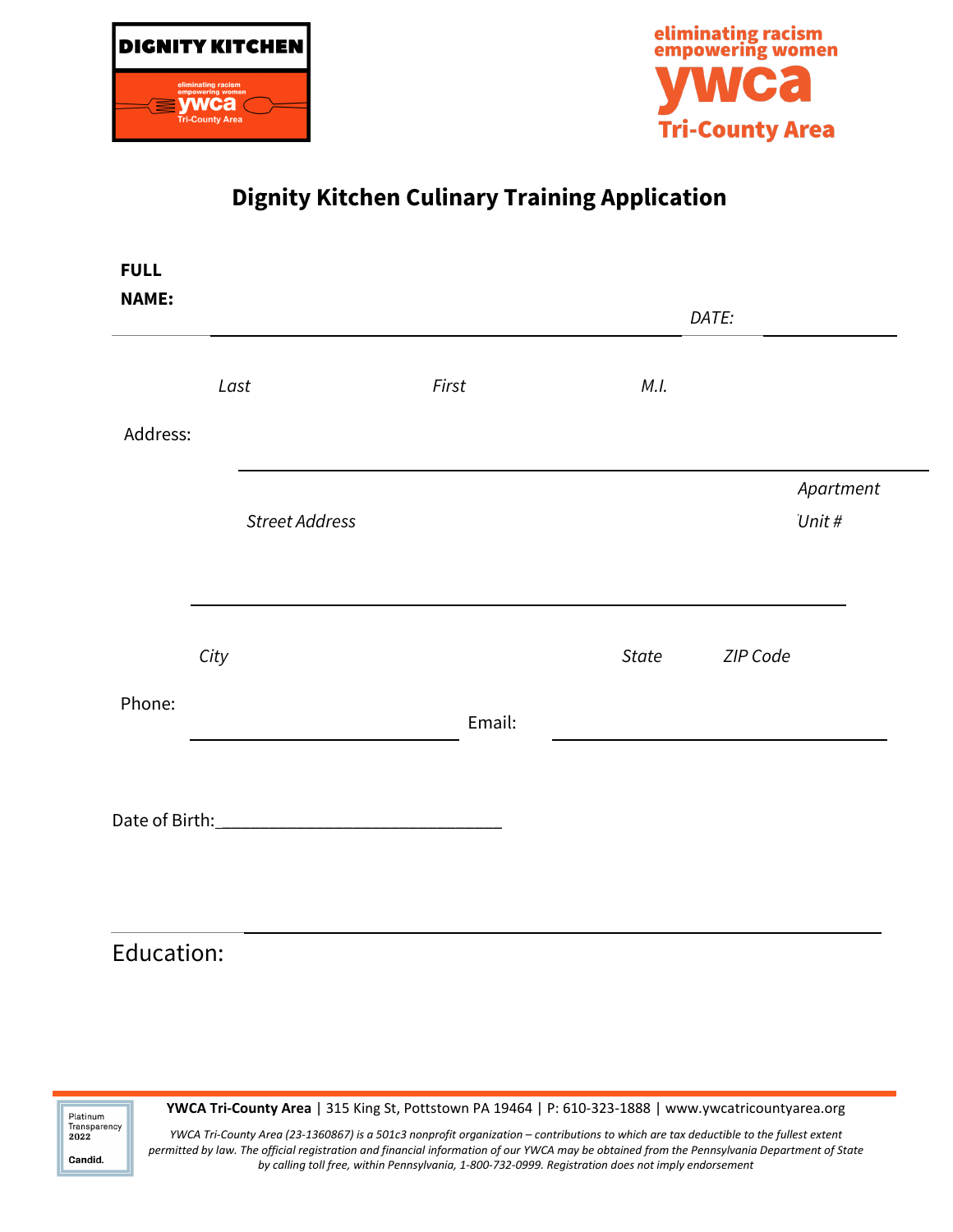| DIGNITY KITCHEN                                                                |
|--------------------------------------------------------------------------------|
| eliminating racism<br>empowering women<br><u>wca</u><br><b>Tri-County Area</b> |



## **HIGH SCHOOL:**  *ADDRESS:* **FROM:** *TO: DID YOU GRADUATE?* **YES NO** *DIPLOMA:* Employment: **YES NO ARE YOU CURRENTLY EMPLOYED?**  If yes, can your schedule accommodate, a full day 10-week course of study? Do you have experience in the food service industry?

Positions held?

Platinum Transparency 2022 Candid.

**YWCA Tri-County Area** | 315 King St, Pottstown PA 19464 | P: 610-323-1888 | www.ywcatricountyarea.org

*YWCA Tri-County Area (23-1360867) is a 501c3 nonprofit organization – contributions to which are tax deductible to the fullest extent permitted by law. The official registration and financial information of our YWCA may be obtained from the Pennsylvania Department of State by calling toll free, within Pennsylvania, 1-800-732-0999. Registration does not imply endorsement*